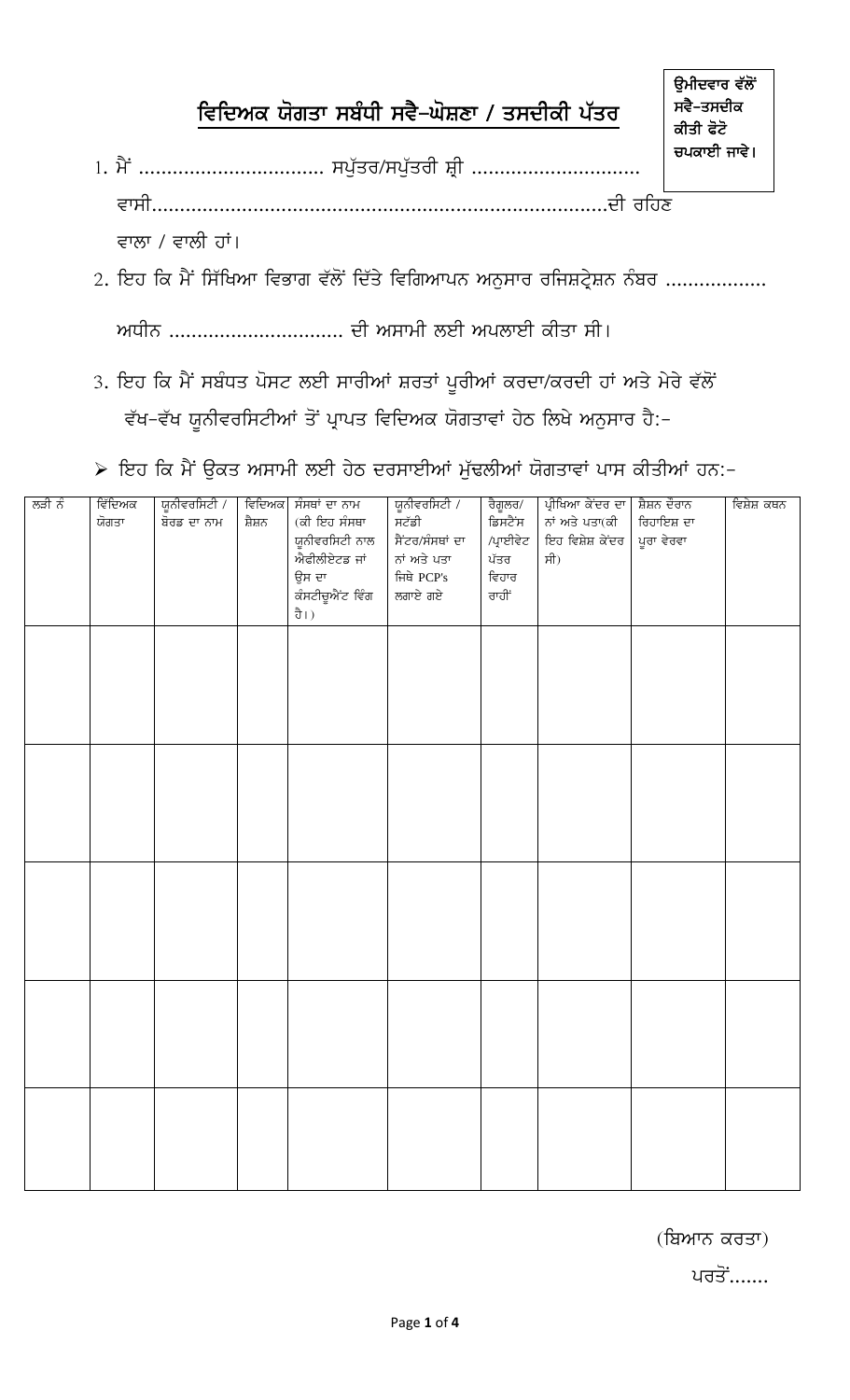| ਲੜੀ ਨੂੰ | ਵਿੱਦਿਅਕ | ਯੂਨੀਵਰਸਿਟੀ / | ਵਿਦਿਅਕ | ਸੰਸਥਾਂ ਦਾ ਨਾਮ   | ਯੂਨੀਵਰਸਿਟੀ /    |                    | ਪ੍ਰੀਖਿਆ ਕੇਂਦਰ ਦਾ   ਸ਼ੈਸ਼ਨ ਦੌਰਾਨ |            | ਵਿਸ਼ੇਸ਼ ਕਥਨ |
|---------|---------|--------------|--------|-----------------|-----------------|--------------------|---------------------------------|------------|-------------|
|         | ਯੋਗਤਾ   | ਬੋਰਡ ਦਾ ਨਾਮ  | ਸ਼ੈਸ਼ਨ | (ਕੀ ਇਹ ਸੰਸਥਾ    | ਸਟੱਡੀ           | ਰੈਗੂਲਰ/<br>ਡਿਸਟੈਂਸ | ਨਾਂ ਅਤੇ ਪਤਾ(ਕੀ                  | ਰਿਹਾਇਸ਼ ਦਾ |             |
|         |         |              |        | ਯੂਨੀਵਰਸਿਟੀ ਨਾਲ  | ਸੈਂਟਰ/ਸੰਸਥਾਂ ਦਾ | /ਪ੍ਰਾਈਵੇਟ          | ਇਹ ਵਿਸ਼ੇਸ਼ ਕੇਂਦਰ                | ਪੂਰਾ ਵੇਰਵਾ |             |
|         |         |              |        | ਐਫੀਲੀਏਟਡ ਜਾਂ    | ਨਾਂ ਅਤੇ ਪਤਾ     | ਪੱਤਰ               | ਸੀ)                             |            |             |
|         |         |              |        | ਉਸ ਦਾ           | ਜਿਥੇ $PCP's$    | ਵਿਹਾਰ              |                                 |            |             |
|         |         |              |        | ਕੰਸਟੀਚੂਐਂਟ ਵਿੰਗ | ਲਗਾਏ ਗਏ         | ਰਾਹੀਂ              |                                 |            |             |
|         |         |              |        | ਹੈ।)            |                 |                    |                                 |            |             |
|         |         |              |        |                 |                 |                    |                                 |            |             |
|         |         |              |        |                 |                 |                    |                                 |            |             |
|         |         |              |        |                 |                 |                    |                                 |            |             |
|         |         |              |        |                 |                 |                    |                                 |            |             |
|         |         |              |        |                 |                 |                    |                                 |            |             |
|         |         |              |        |                 |                 |                    |                                 |            |             |
|         |         |              |        |                 |                 |                    |                                 |            |             |
|         |         |              |        |                 |                 |                    |                                 |            |             |
|         |         |              |        |                 |                 |                    |                                 |            |             |
|         |         |              |        |                 |                 |                    |                                 |            |             |
|         |         |              |        |                 |                 |                    |                                 |            |             |
|         |         |              |        |                 |                 |                    |                                 |            |             |
|         |         |              |        |                 |                 |                    |                                 |            |             |
|         |         |              |        |                 |                 |                    |                                 |            |             |
|         |         |              |        |                 |                 |                    |                                 |            |             |
|         |         |              |        |                 |                 |                    |                                 |            |             |
|         |         |              |        |                 |                 |                    |                                 |            |             |
|         |         |              |        |                 |                 |                    |                                 |            |             |
|         |         |              |        |                 |                 |                    |                                 |            |             |
|         |         |              |        |                 |                 |                    |                                 |            |             |
|         |         |              |        |                 |                 |                    |                                 |            |             |
|         |         |              |        |                 |                 |                    |                                 |            |             |
|         |         |              |        |                 |                 |                    |                                 |            |             |
|         |         |              |        |                 |                 |                    |                                 |            |             |
|         |         |              |        |                 |                 |                    |                                 |            |             |
|         |         |              |        |                 |                 |                    |                                 |            |             |
|         |         |              |        |                 |                 |                    |                                 |            |             |
|         |         |              |        |                 |                 |                    |                                 |            |             |
|         |         |              |        |                 |                 |                    |                                 |            |             |
|         |         |              |        |                 |                 |                    |                                 |            |             |

## ≻ ਇਹ ਕਿ ਮੈਂ ਹੇਠ ਲਿਖੀਆਂ ਉੱਚ ਵਿਦਿਅਕ ਯੋਗਤਾਵਾਂ ਪ੍ਰਾਪਤ ਕੀਤੀਆਂ ਹਨ:-

ਉਮੀਦਵਾਰ ਵੱਲੋਂ ਹੇਠ ਲਿਖੇ ਪ੍ਰਸ਼ਨ ਨੰ 1 ਤੋਂ 6 ਤੱਕ Open Distance Learning Programme ਰਾਹੀਂ ਪ੍ਰਾਪਤ ਡਿਗਰੀ ਸਬੰਧੀ ਉੱਤਰ ਸ਼ਪੱਸ਼ਟ ਅਤੇ ਸਬੂਤ ਸਮੇਤ ਦਿੱਤੇ ਜਾਣ :-

ਪ੍ਰਸ਼ਨ 1. ਉਮੀਦਵਾਰ ਨੇ ਜਿਸ ਯੂਨੀਵਰਸਿਟੀ / ਸੰਸਥਾਂ ਤੋਂ ODL Programme ਰਾਹੀਂ ਡਿਗਰੀ ਹਾਸਲ ਕੀਤੀ ਹੈ ਕੀ ਉਸ ਯੂਨੀਵਰਸਿਟੀ / ਸੰਸਥਾਂ ਦੇ Act & Statute ਵਿੱਚ ODL Programme ਕਰਵਾਉਣ ਦੀ ਪ੍ਰੋਵੀਜ਼ਨ ਹੈ ? (ਜੇਕਰ ਹਾਂ ਤਾਂ ਸਬੂਤ ਨੱਥੀ ਕੀਤਾ ਜਾਵੇ।)

ਉੱਤਰ1:-

(ਬਿਆਨ ਕਰਤਾ) <u>ਪਰਤੋਂ........</u>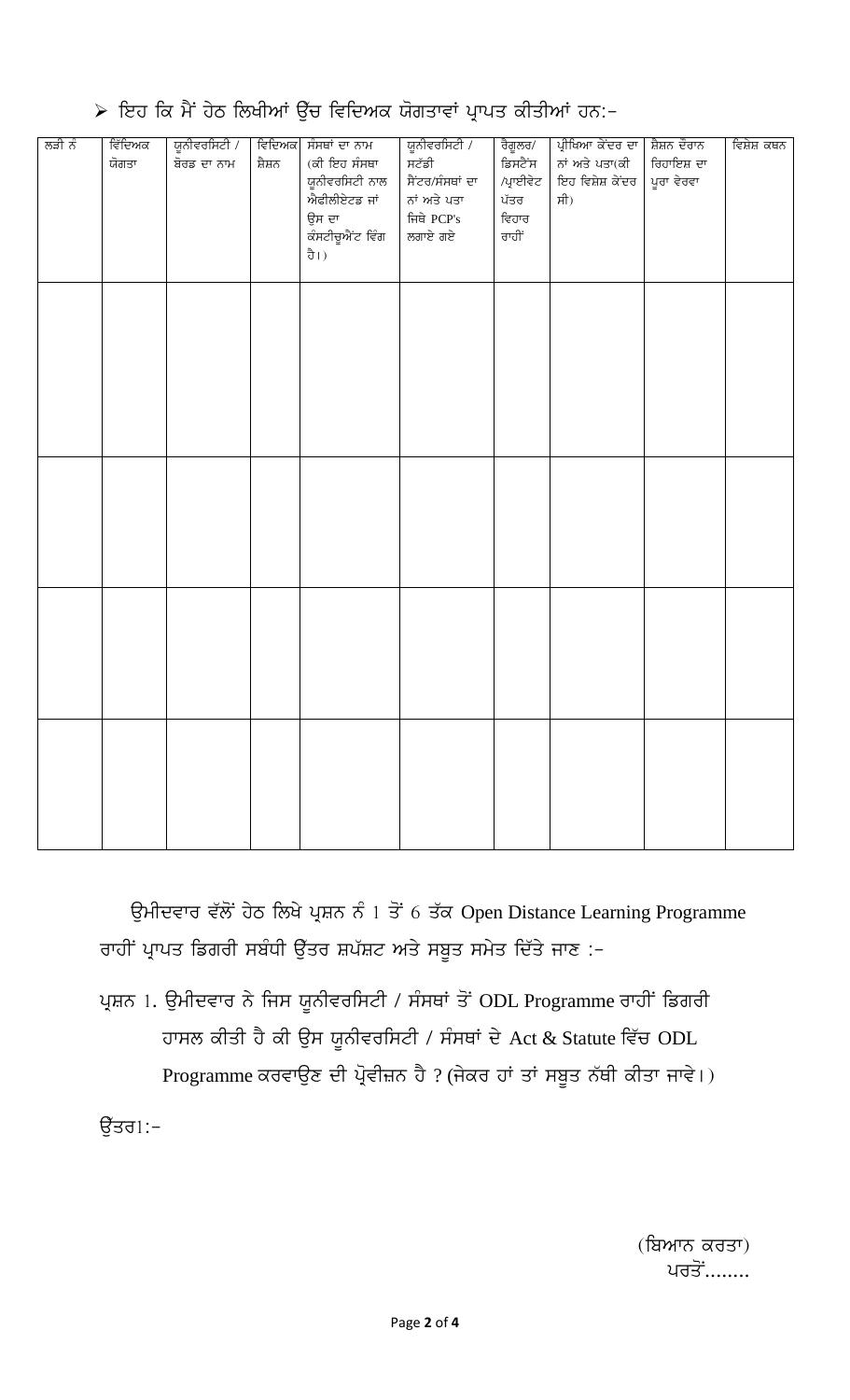ਪ੍ਰਸ਼ਨ 2. ਉਮੀਦਵਾਰ ਨੇ ਜਿਸ ਯੁਨੀਵਰਸਿਟੀ / ਸੰਸਥਾਂ ਤੋਂ ODL Programme ਰਾਹੀਂ ਡਿਗਰੀ ਹਾਸਲ ਕੀਤੀ ਹੈ ਕੀ ਉਸ ਯੂਨੀਵਰਸਿਟੀ / ਸੰਸਥਾਂ ਦੇ Act & Statute ਵਿੱਚ ODL Programme ਆਪਣੀ Territorial Jurisdiction ਤੋਂ ਬਾਹਰ off Campus Study centre ਰਾਹੀਂ ਕਰਵਾਉਣ ਦੀ ਪ੍ਰੋਵੀਜ਼ਨ ਹੈ ? (ਜੇਕਰ ਹਾਂ ਤਾਂ ਸਬੂਤ ਨੱਥੀ ਕੀਤਾ ਜਾਵੇ।)

ਉੱਤਰ2:–

ਪ੍ਰਸ਼ਨ 3. ਉਮੀਦਵਾਰ ਨੇ ਜਿਸ ਯੂਨੀਵਰਸਿਟੀ / ਸੰਸਥਾਂ ਤੋਂ ODL Programme ਰਾਹੀਂ ਡਿਗਰੀ ਹਾਸਲ ਕੀਤੀ ਹੈ ਕੀ ਉਸ ਯੂਨੀਵਰਸਿਟੀ / ਸੰਸਥਾਂ ਨੇ ਆਪਣੀ Territorial Jurisdiction ਤੋਂ ਬਾਹਰ off Campus Study centre ਰਾਹੀਂ ODL Programme ਕਰਵਾਉਣ ਲਈ U.G.C / D.E.C ਤੋਂ Permission ਲਈ ਹੈ ? (ਜੇਕਰ ਹਾਂ ਤਾਂ ਸਬੂਤ ਨੱਥੀ ਕੀਤਾ ਜਾਵੇ।)

ਉੱਤਰ3:–

ਪ੍ਰਸ਼ਨ4. ਉਮੀਦਵਾਰ ਨੇ ਜਿਸ ਯੂਨੀਵਰਸਿਟੀ / ਸੰਸਥਾਂ ਤੋਂ ODL Programme ਰਾਹੀਂ ਡਿਗਰੀ ਹਾਸਲ ਕੀਤੀ ਹੈ ਕੀ ਉਮੀਦਵਾਰ ਸਿੱਧਾ ਉਸ ਯੂਨੀਵਰਸਿਟੀ ਵਿੱਚ Enroll ਹੋਇਆ ਹੈ ਜਾਂ ਯੂਨੀਵਰਸਿਟੀ ਨਾਲ ਜੁੜੀ ਕਿਸੀ Franchisee ਦੇ ਰਾਹੀਂ ?(ਸਬੂਤ ਨੱਥੀ ਕੀਤਾ ਜਾਵੇ)

ਉੱਤਰ4:–

ਪ੍ਰਸ਼ਨ5. ਉਮੀਦਵਾਰ ਨੇ ਜਿਸ ਯੂਨੀਵਰਸਿਟੀ / ਸੰਸਥਾਂ ਤੋਂ ODL Programme ਰਾਹੀਂ ਟੈਕਨੀਕਲ / ਪ੍ਰੋਫੈਸ਼ਨਲ (ਬੀ.ਐਡ,ਈ.ਟੀ.ਟੀ) ਕੋਰਸ ਡਿਗਰੀ ਹਾਸਲ ਕੀਤੀ ਹੈ ਕੀ ਉਸ ਯੂਨੀਵਰਸਿਟੀ ਨੇ ਟੈਕਨੀਕਲ ਕੋਰਸ ਕਰਵਾਉਣ ਲਈ AICTE ਅਤੇ ਟੀਚਰ ਟ੍ਰੇਨਿੰਗ ਪ੍ਰੋਗਰਾਮ ਕਰਵਾਉਣ ਲਈ N.C.T.E ਤੋਂ ਨਾਰਮ ਦੇ ਅਧਾਰ ਤੇ Permission ਲਈ ਹੈ ? (ਜੇਕਰ ਹਾਂ ਤਾਂ ਸਬੂਤ ਨੱਥੀ ਕੀਤਾ ਜਾਵੇ।)

ਉੱਤਰ5:–